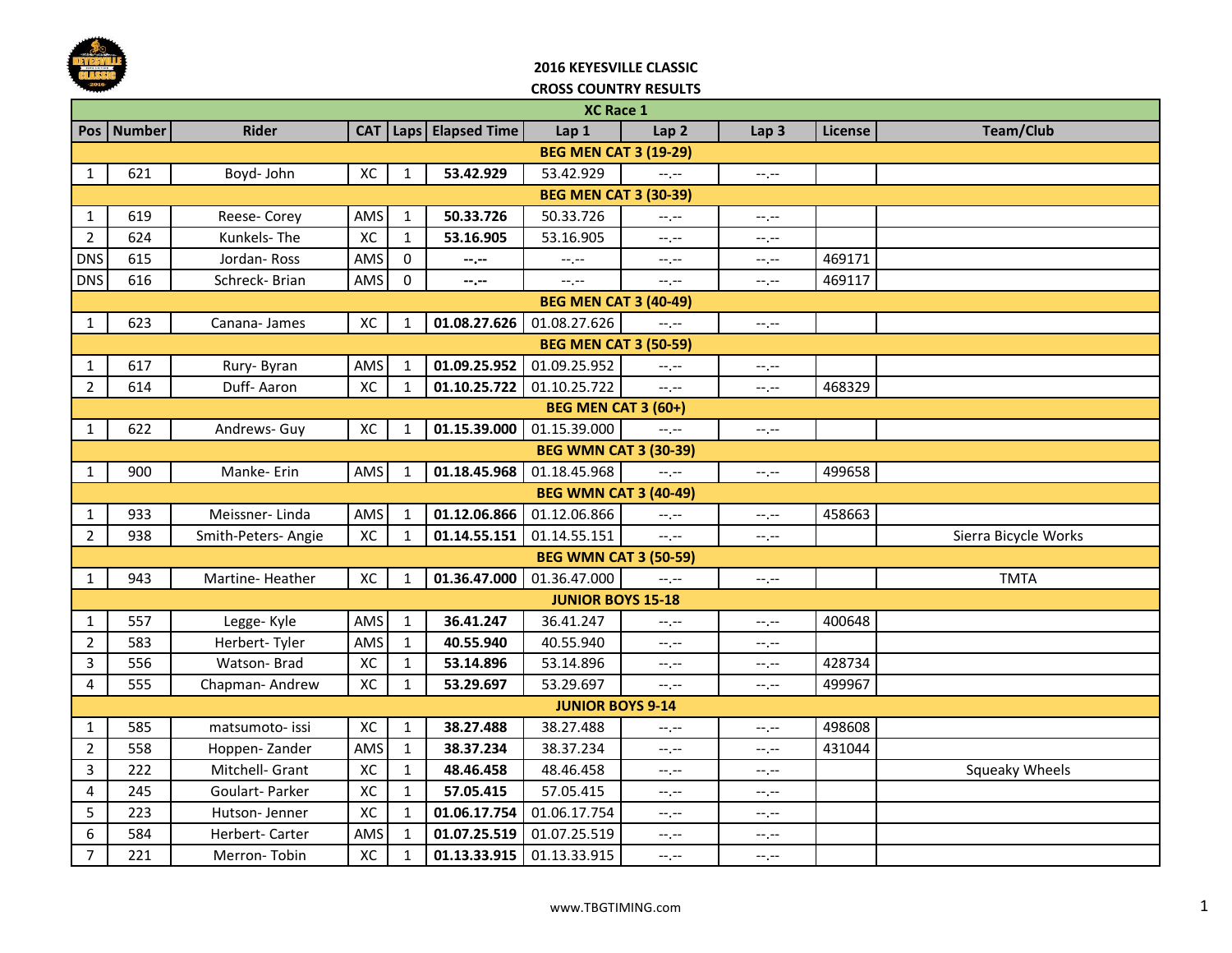

### **2016 KEYESVILLE CLASSIC CROSS COUNTRY RESULTS**

|                | <b>JUNIOR GIRLS 15-18</b>       |                         |     |                |                           |                                |                  |                               |         |                                        |  |  |  |
|----------------|---------------------------------|-------------------------|-----|----------------|---------------------------|--------------------------------|------------------|-------------------------------|---------|----------------------------------------|--|--|--|
| $\mathbf{1}$   | 487                             | Smith-Peters- Allison   | XC  | $\mathbf{1}$   | 01.11.32.646              | 01.11.32.646                   | $-1$             | $-1, -1$                      |         | Sierra Bicycle Works                   |  |  |  |
|                | <b>JUNIOR GIRLS 9-14</b>        |                         |     |                |                           |                                |                  |                               |         |                                        |  |  |  |
| 1              | 485                             | Ghrist-Casey            | AMS | $\mathbf{1}$   | 57.18.471                 | 57.18.471                      | $-1$ , $-1$      | $-1, -1$                      | 399697  |                                        |  |  |  |
| $\overline{2}$ | 488                             | Smith-Peters- Jill      | XC  | $\mathbf{1}$   | 01.13.15.091              | 01.13.15.091                   | --,--            | $-1, -1$                      |         | Sierra Bicycle Works                   |  |  |  |
|                | <b>VINTAGE 1986 &amp; OLDER</b> |                         |     |                |                           |                                |                  |                               |         |                                        |  |  |  |
| 1              | 300                             | Dennis-Tasshi           | XC  | $\mathbf{1}$   | 46.23.759                 | 46.23.759                      | --.--            | $\leftarrow$ , $\leftarrow$   | 429943  |                                        |  |  |  |
| $\overline{2}$ | 313                             | Martin-Nick             | XC  | $\mathbf{1}$   | 50.13.373                 | 50.13.373                      | --,--            | $-1, -1$                      |         | The Pros Closet                        |  |  |  |
| 3              | 310                             | Burke- Gavin            | AMS | $\mathbf{1}$   | 54.11.550                 | 54.11.550                      | $-1$ , $-1$      | $\leftarrow$ , $\leftarrow$   |         | <b>Bear Valley Bikes</b>               |  |  |  |
| 4              | 301                             | Harris-Brent            | AMS | $\mathbf{1}$   | 56.56.841                 | 56.56.841                      | --,--            | $-1$ , $-1$                   | 179999  |                                        |  |  |  |
| 5              | 302                             | Sadoff- Paul            | AMS | $\mathbf{1}$   | 58.19.760                 | 58.19.760                      | --.--            | $-1, -1$                      | 83434   |                                        |  |  |  |
| 6              | 306                             | Lafferty- Eric          | XC  | $\mathbf{1}$   | 01.08.02.219              | 01.08.02.219                   | $-1$ .           | $-1, -1$                      | 238596  | Lost River cycling Club                |  |  |  |
|                | <b>VINTAGE 1987-1996</b>        |                         |     |                |                           |                                |                  |                               |         |                                        |  |  |  |
| 1              | 352                             | Wilk- Michael           | XC  | $\mathbf{1}$   | 37.55.940                 | 37.55.940                      | --.--            | $-1, -1$                      | 87730   |                                        |  |  |  |
| $\overline{2}$ | 303                             | Jones-Ben               | AMS | 1              | 41.23.917                 | 41.23.917                      | --.--            | $\leftarrow$ , $\leftarrow$   | 106338  | Velo Hangar                            |  |  |  |
| 3              | 314                             | Ames-Sam                | XC  | $\mathbf{1}$   | 45.41.454                 | 45.41.454                      | --,--            | $-1, -1$                      |         |                                        |  |  |  |
| 4              | 304                             | Rumpf-Eric              | AMS | $\mathbf{1}$   | 56.34.116                 | 56.34.116                      | --.--            | $-1, -1$                      | 30857   |                                        |  |  |  |
| 5              | 307                             | Tynan-Baron             | XC  | $\mathbf{1}$   | 56.47.841                 | 56.47.841                      | --,--            | --,--                         | 399547  |                                        |  |  |  |
| 6              | 308                             | Walcott-Steve           | XC  | 1              | 01.07.14.206              | 01.07.14.206                   | --.--            | $-1, -1$                      | 397919  |                                        |  |  |  |
| $\overline{7}$ | 312                             | Wilkerson-Shawn         | XC  | $\mathbf{1}$   | 01.14.57.029              | 01.14.57.029                   | $-1 - 1 - 1 = 0$ | $-1, -1$                      |         |                                        |  |  |  |
| 8              | 305                             | Yodice- Paul            | AMS | $\mathbf{1}$   | 01.35.52.000              | 01.35.52.000                   | $-1$ , $-1$      | $\rightarrow$ , $\rightarrow$ | 39230   |                                        |  |  |  |
|                |                                 |                         |     |                |                           | <b>XC Race 2</b>               |                  |                               |         |                                        |  |  |  |
|                | Pos   Number                    | <b>Rider</b>            |     |                | CAT   Laps   Elapsed Time | Lap 1                          | Lap <sub>2</sub> | Lap <sub>3</sub>              | License | Team/Club                              |  |  |  |
|                |                                 |                         |     |                |                           | <b>SPORT MEN CAT 2 (19-29)</b> |                  |                               |         |                                        |  |  |  |
| $\mathbf{1}$   | $\overline{2}$                  | Call- Jeremy            | AMS | $\overline{2}$ | 01.16.51.742              | 37.33.880                      | 39.17.862        | $\leftarrow$ , $\leftarrow$   | 488231  |                                        |  |  |  |
| $\overline{2}$ | 12                              | Mackey-Joseph           | XC  | $\overline{2}$ | 01.17.50.451              | 38.35.604                      | 39.14.847        | $-1$ , $-1$                   | 355266  |                                        |  |  |  |
| $\overline{3}$ | 58                              | Arnold- Parker          | XC  | $\overline{2}$ | 01.18.03.328              | 38.07.521                      | 39.55.807        | $-1, -1$                      |         |                                        |  |  |  |
| 4              | 33                              | Filllemore- Christopher | AMS | $\overline{2}$ | 01.19.08.813              | 39.02.327                      | 40.06.486        | $-1, -1$                      |         | Scott-Shimano                          |  |  |  |
| 5              | 4                               | Murphy- McCullen        | AMS | $\overline{2}$ | 01.19.15.489              | 39.04.864                      | 40.10.625        | $-1$ , $-1$                   | 499895  |                                        |  |  |  |
| 6              | 41                              | Storm-Brian             | AMS | $\overline{2}$ | 01.23.43.976              | 42.04.178                      | 41.39.798        | --,--                         |         |                                        |  |  |  |
| $\overline{7}$ | 11                              | Drake- Collin           | XC  | $\overline{2}$ | 01.26.44.715              | 42.20.704                      | 44.24.011        | $-1, -1$                      | 460981  |                                        |  |  |  |
| 8              | 57                              | McCartney-Burt          | XC  | 2              | 01.28.46.683              | 43.21.733                      | 45.24.950        | $-1, -1$                      |         |                                        |  |  |  |
| 9              | 3                               | Meissner-Nicholas       | AMS | $\overline{2}$ | 01.30.08.743              | 40.53.224                      | 49.15.519        | $\leftarrow$ , $\leftarrow$   | 202194  |                                        |  |  |  |
| 10             | 10                              | Di Mauro- Keaton        | XC  | $\overline{2}$ | 01.32.04.469              | 43.27.131                      | 48.37.338        | $-1, -1$                      | 500254  |                                        |  |  |  |
| <b>DNF</b>     | 5                               | Westermann-Ryan         | AMS | $\mathbf{1}$   | 40.31.245                 | 40.31.245                      | --.--            | $-1, -1$                      | 264321  | California Polytechnic-San Luis Obispo |  |  |  |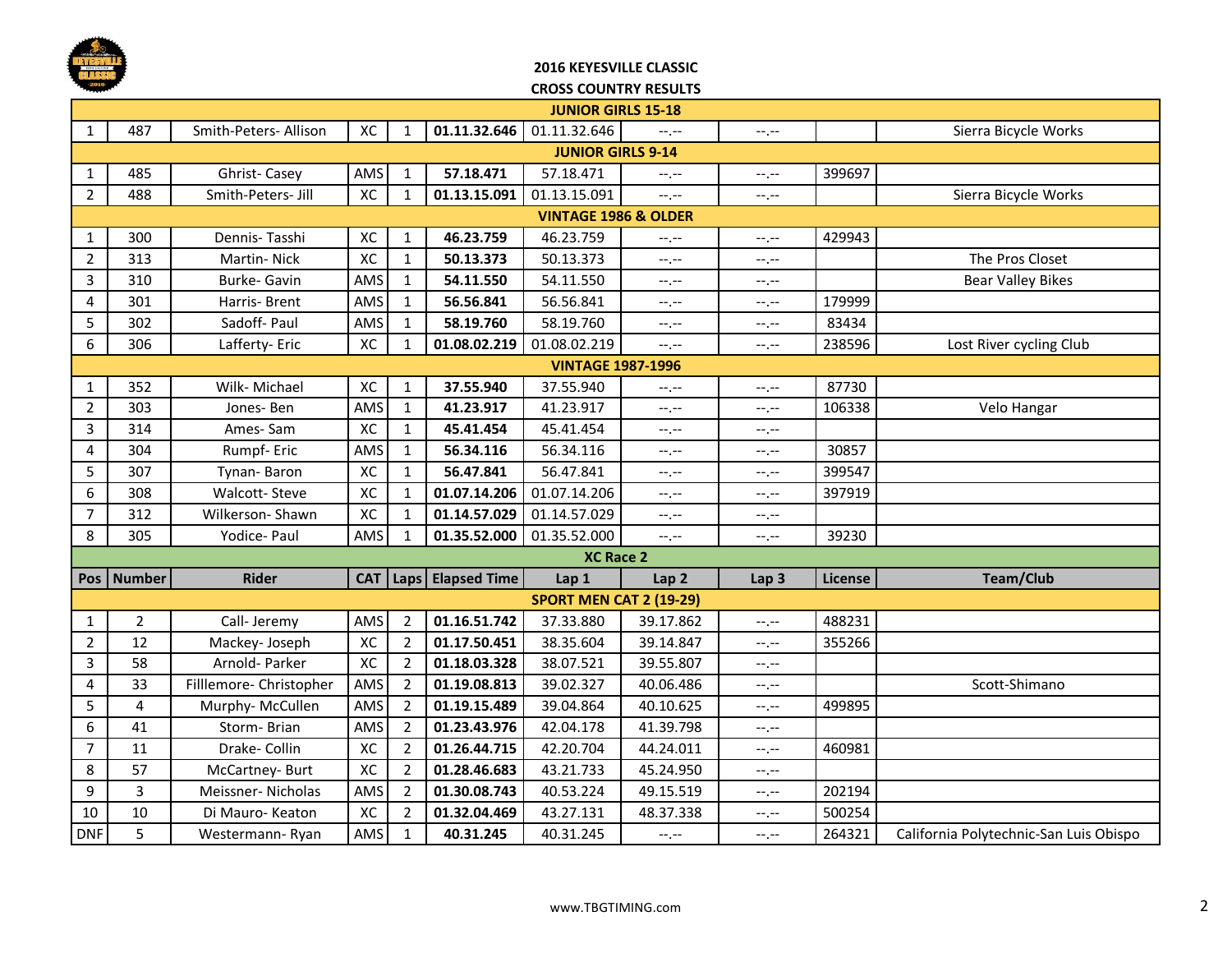

### **2016 KEYESVILLE CLASSIC**

#### **CROSS COUNTRY RESULTS**

|                | <b>SPORT MEN CAT 2 (30-39)</b> |                     |     |                |              |              |              |                               |        |                           |  |  |  |
|----------------|--------------------------------|---------------------|-----|----------------|--------------|--------------|--------------|-------------------------------|--------|---------------------------|--|--|--|
| 1              | 32                             | Greenwood-Nathan    | AMS | $\overline{2}$ | 01.17.19.712 | 38.44.274    | 38.35.438    | $-1, -1$                      | 360144 | Fig Mountain Brewing      |  |  |  |
| $\overline{2}$ | 62                             | Wilson- Andrew      | XC  | $\overline{2}$ | 01.23.57.413 | 42.12.168    | 41.45.245    | $-1, -1$                      |        |                           |  |  |  |
| 3              | 30                             | Blurton-Dan         | XC  | $\overline{2}$ | 01.26.44.398 | 42.17.573    | 44.26.825    | $-1, -1$                      |        | Path Bike Shop            |  |  |  |
| 4              | 24                             | Stevenson- Clint    | AMS | 2              | 01.30.32.062 | 43.12.994    | 47.19.068    | $-1$                          |        | <b>Accurate Trenching</b> |  |  |  |
| 5              | 53                             | Reyes- Chris        | XC  | $\overline{2}$ | 01.31.06.305 | 43.39.442    | 47.26.863    | $-1, -1$                      |        | <b>Outer Circle</b>       |  |  |  |
| 6              | 45                             | Giberson-Daniel     | XC  | $\overline{2}$ | 01.33.33.158 | 46.09.941    | 47.23.217    | $-1, -1$                      |        | Foothill Cyclery          |  |  |  |
| $\overline{7}$ | 13                             | Allen-Bradley       | XC  | $\overline{2}$ | 01.34.21.308 | 43.11.049    | 51.10.259    | $-1, -1$                      | 460236 | SBR p-b Steven s Bicycles |  |  |  |
| 8              | 37                             | Garcia-Jose         | AMS | $\overline{2}$ | 01.37.35.521 | 47.28.024    | 50.07.497    | $-1$                          |        |                           |  |  |  |
| 9              | 6                              | Garcia- israel      | AMS | $\overline{2}$ | 01.37.47.614 | 47.42.220    | 50.05.394    | $-1, -1$                      | 466251 |                           |  |  |  |
| 10             | 35                             | Zaninovich-Dominic  | AMS | $\overline{2}$ | 01.41.38.824 | 50.10.582    | 51.28.242    | $\leftarrow$ , $\leftarrow$   |        |                           |  |  |  |
| 11             | 49                             | St John-Bruce       | XC  | $\overline{2}$ | 01.51.43.500 | 53.37.873    | 58.05.627    | $-1, -1$                      |        |                           |  |  |  |
| 12             | 14                             | Recendez-Danny      | XC  | 2              | 01.54.50.144 | 55.28.938    | 59.21.206    | $-1, -1$                      | 395770 |                           |  |  |  |
| 13             | 27                             | Brown-Ryan          | XC  | $\overline{2}$ | 02.05.08.752 | 01.02.42.194 | 01.02.26.558 | $-1, -1$                      |        |                           |  |  |  |
| <b>DNF</b>     | 61                             | Hoyt-Tim            | XC  | $\mathbf 0$    | $- - - - -$  | $-1, -1$     | $-1, -1$     | $-1, -1$                      |        | <b>SSFTA</b>              |  |  |  |
|                | <b>SPORT MEN CAT 2 (40-49)</b> |                     |     |                |              |              |              |                               |        |                           |  |  |  |
| $\mathbf{1}$   | 17                             | Ghrist- Greg        | XC  | $\overline{2}$ | 01.23.18.587 | 40.53.831    | 42.24.756    | $-1, -1$                      | 13142  |                           |  |  |  |
| $\overline{2}$ | 39                             | Peyron- Craig       | XC  | $\overline{2}$ | 01.24.33.120 | 41.08.032    | 43.25.088    | $-1, -1$                      |        |                           |  |  |  |
| $\overline{3}$ | 31                             | Natvig-Derek        | AMS | $\overline{2}$ | 01.25.58.472 | 40.57.982    | 45.00.490    | $-1, -1$                      |        | Rock n Road               |  |  |  |
| 4              | 38                             | Harper-Scott        | AMS | $\overline{2}$ | 01.29.35.213 | 43.29.062    | 46.06.151    | $-1$                          |        |                           |  |  |  |
| 5              | 43                             | Smith-Peters-Dennis | XC  | 2              | 01.32.31.511 | 44.42.133    | 47.49.378    | $-1$                          |        | Sierra Bicycle Works      |  |  |  |
| 6              | 56                             | Davis- Mathew       | XC  | $\overline{2}$ | 01.35.23.904 | 46.12.502    | 49.11.402    | $\leftarrow$ , $\leftarrow$   |        |                           |  |  |  |
| $\overline{7}$ | 16                             | Covington-Chad      | XC  | $\overline{2}$ | 01.40.12.397 | 47.54.857    | 52.17.540    | $-1, -1$                      | 7956   |                           |  |  |  |
| 8              | 15                             | Couch-Andy          | XC  | $\overline{2}$ | 01.41.13.352 | 49.53.051    | 51.20.301    | $-1, -1$                      | 425673 |                           |  |  |  |
| 9              | 44                             | Brewster-Robert     | XC  | $\overline{2}$ | 01.41.43.894 | 49.53.767    | 51.50.127    | $-1, -1$                      |        |                           |  |  |  |
| 10             | 18                             | Gibb- Christopher   | XC  | $\overline{2}$ | 01.42.43.163 | 50.36.908    | 52.06.255    | $-1$                          | 500020 |                           |  |  |  |
| 11             | 52                             | James-Mike          | XC  | 2              | 01.44.02.677 | 49.41.857    | 54.20.820    | $\rightarrow$ , $\rightarrow$ | 17631  | <b>SLO NEXUS</b>          |  |  |  |
| 12             | 19                             | McEntee-Scott       | XC  | $\overline{2}$ | 01.51.15.069 | 54.03.058    | 57.12.011    | $-1, -1$                      | 428645 |                           |  |  |  |
| 13             | 54                             | Schwartz-Karl       | XC  | $\overline{2}$ | 01.51.32.417 | 54.57.918    | 56.34.499    | $-1, -1$                      |        |                           |  |  |  |
| 14             | 55                             | Hubon-Mike          | XC  | $\overline{2}$ | 01.54.32.163 | 54.49.979    | 59.42.184    | $-1, -1$                      |        |                           |  |  |  |
| 15             | 59                             | Stoner-Neil         | XC  | $\overline{2}$ | 01.57.29.399 | 56.55.891    | 01.00.33.508 | $-1$                          |        |                           |  |  |  |
| 16             | 20                             | Tanner-Brett        | XC  | $\overline{2}$ | 01.57.39.496 | 56.56.747    | 01.00.42.749 | $--, --$                      | 499896 |                           |  |  |  |
| 17             | $\overline{7}$                 | Imke- Glenn         | AMS | $\overline{2}$ | 02.02.03.174 | 56.43.871    | 01.05.19.303 | $\rightarrow$ , $\rightarrow$ | 280879 | <b>VBZ Cycling Team</b>   |  |  |  |
| 18             | 51                             | Whitney-Londo       | XC  | $\overline{2}$ | 02.12.37.836 | 01.01.51.797 | 01.10.46.039 | $-1, -1$                      |        | Lengthwise Brewing        |  |  |  |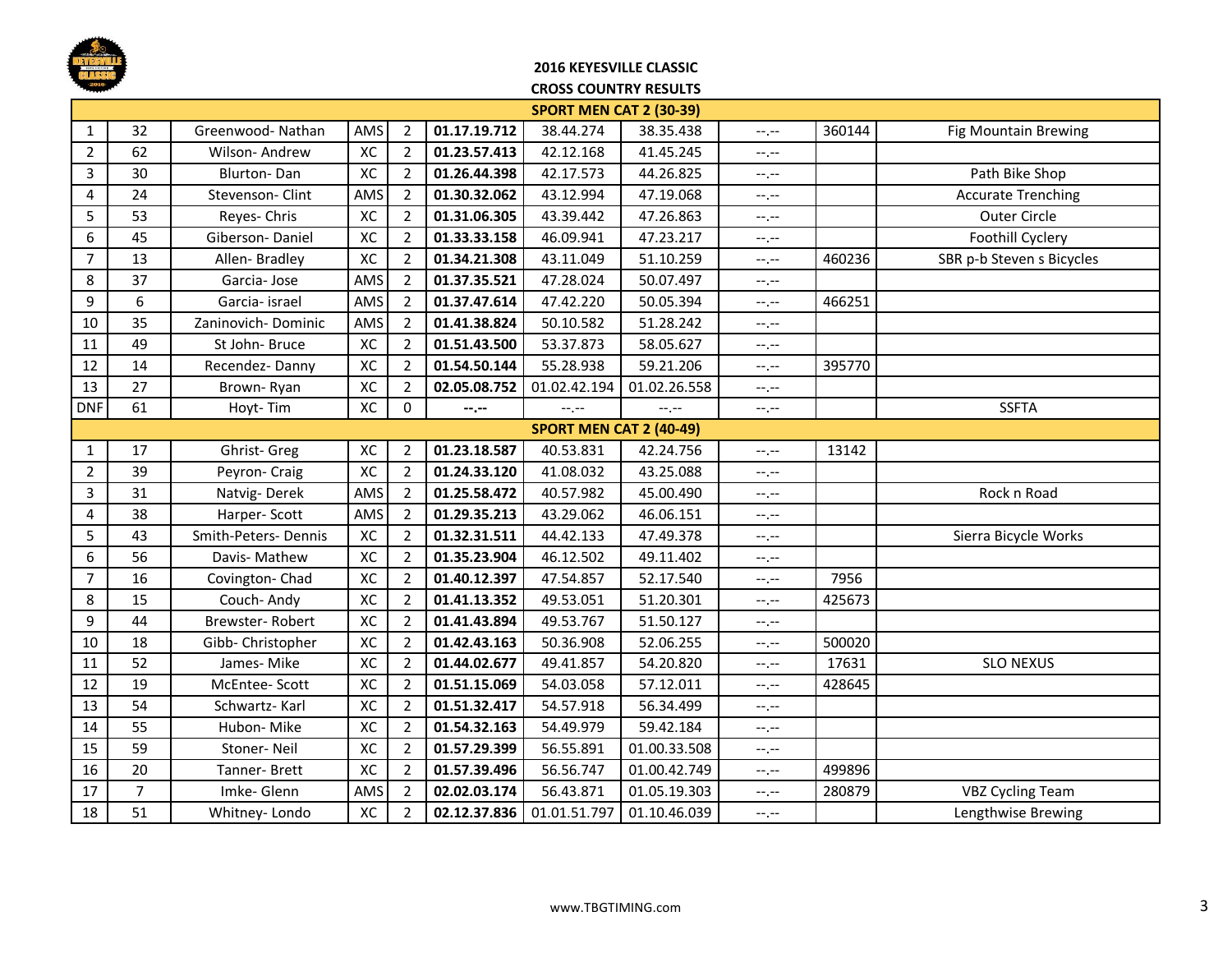

#### **2016 KEYESVILLE CLASSIC CROSS COUNTRY RESULTS**

|                | <b>SPORT MEN CAT 2 (50-59)</b> |                       |     |                |                  |                                |                  |                  |        |                      |  |  |
|----------------|--------------------------------|-----------------------|-----|----------------|------------------|--------------------------------|------------------|------------------|--------|----------------------|--|--|
| $\mathbf{1}$   | 22                             | Jones-lan             | XC  | 2              | 01.30.21.900     | 44.16.991                      | 46.04.909        | $-1 - 1 - 1 = 0$ | 365019 |                      |  |  |
| $\overline{2}$ | 36                             | Thompson-Matt         | AMS | 2              | 01.30.42.362     | 44.39.172                      | 46.03.190        | $-1, -1$         |        | <b>VBZ</b>           |  |  |
| 3              | 9                              | Winney- Fred          | AMS | 2              | 01.31.48.368     | 44.39.381                      | 47.08.987        | $-1$ , $-1$      | 87033  | <b>Team Citius</b>   |  |  |
| 4              | 367                            | <b>Burch-Taylor</b>   | XC  | 2              | 01.41.21.463     | 48.31.463                      | 52.50.000        | $-1, -1$         |        | <b>Outer Circle</b>  |  |  |
| 5              | 21                             | Erickson-Todd         | XC  | $\overline{2}$ | 01.45.00.667     | 50.43.360                      | 54.17.307        | $-1$ , $-1$      | 497194 |                      |  |  |
| 6              | 8                              | Welch-Leon            | AMS | $\overline{2}$ | 01.55.01.794     | 53.35.049                      | 01.01.26.745     | $-1$ , $-1$      | 37653  |                      |  |  |
| $\overline{7}$ | <b>DNF</b>                     | McDonald-Vance        | XC  | 1              | 47.58.463        | 47.58.463                      | $-1. - -$        | $-1, -1$         |        | Team Helen           |  |  |
|                | <b>SPORT MEN CAT 2 (60+)</b>   |                       |     |                |                  |                                |                  |                  |        |                      |  |  |
| 1              | 50                             | <b>Blakeslee-Mark</b> | XC  | $\overline{2}$ | 01.36.26.097     | 47.20.752                      | 49.05.345        | $-1$ , $-1$      | 334790 | Bear Valley Bikes    |  |  |
| $2^{\circ}$    | 23                             | Callaway- Gary        | XC  | 2              | 02.00.53.243     | 56.50.846                      | 01.04.02.397     | $-1, -1$         | 399582 |                      |  |  |
|                | <b>SPORT WMN CAT 2 (30-39)</b> |                       |     |                |                  |                                |                  |                  |        |                      |  |  |
| $\mathbf{1}$   | 258                            | Oks-Elena             | XC  | 2              | 01.36.52.801     | 47.20.189                      | 49.32.612        | $-1$ , $-1$      | 472653 | Judgement Velo-TBOV  |  |  |
| $\overline{2}$ | 262                            | Flanagan- Gina        | XC  | 2              | 01.46.26.333     | 53.12.653                      | 53.13.680        | --.--            |        | <b>Crack Benders</b> |  |  |
| 3              | 811                            | Nordgren-Christy      | AMS | 2              | 01.53.59.317     | 55.44.354                      | 58.14.963        | $-1, -1$         | 450267 |                      |  |  |
| 4              | 261                            | Lord-Jen              | XC  | 2              | 02.05.57.245     | 01.01.43.051                   | 01.04.14.194     | $-1$ , $-1$      |        | 92 Fifty             |  |  |
|                |                                |                       |     |                |                  | <b>SPORT WMN CAT 2 (40-49)</b> |                  |                  |        |                      |  |  |
| 1              | 246                            | McClendon- Brooklyn   | AMS | 2              | 02.04.48.463     | 59.01.439                      | 01.05.47.024     | $-1, -1$         |        | 2 Wheels 1 Plant     |  |  |
| $\overline{2}$ | 260                            | Lee-Suchin            | XC  | $\overline{2}$ | 02.32.31.159     | 01.12.57.159                   | 01.19.34.000     | $-1$ , $-1$      |        | Team Helen           |  |  |
| <b>DNF</b>     | 259                            | Haws-Elizabeth        | XC  | $\Omega$       | --.--            | $-1 - 1 - 1 = 0$               | $-1 - 1 - 1 = 0$ | $-1, -1$         |        |                      |  |  |
|                |                                |                       |     |                |                  | <b>SS SPORT MEN CAT 2</b>      |                  |                  |        |                      |  |  |
| 1              | 288                            | Dolowy- Joey          | AMS | $\overline{2}$ | 01.28.16.038     | 41.37.719                      | 46.38.319        | $-1, -1$         | 309834 | <b>Outer Circle</b>  |  |  |
| $\overline{2}$ | 287                            | Sampson-Scott         | XC  | $\overline{2}$ | 01.38.59.517     | 47.45.135                      | 51.14.382        | $-1$ , $-1$      | 213711 | G2 Bike              |  |  |
| $\overline{3}$ | 25                             | Mize- Chauncy         | AMS | 2              | 01.41.20.275     | 49.03.443                      | 52.16.832        | $-1$ , $-1$      |        |                      |  |  |
| <b>DNF</b>     | 289                            | Marshall-Tim          | XC  | 0              | $-2 - 1 - 1 = 0$ | $-1$ , $-1$                    | $-1, -1$         | $-1 - 1 - 1 = 0$ | 136234 | Michaels Bicycles    |  |  |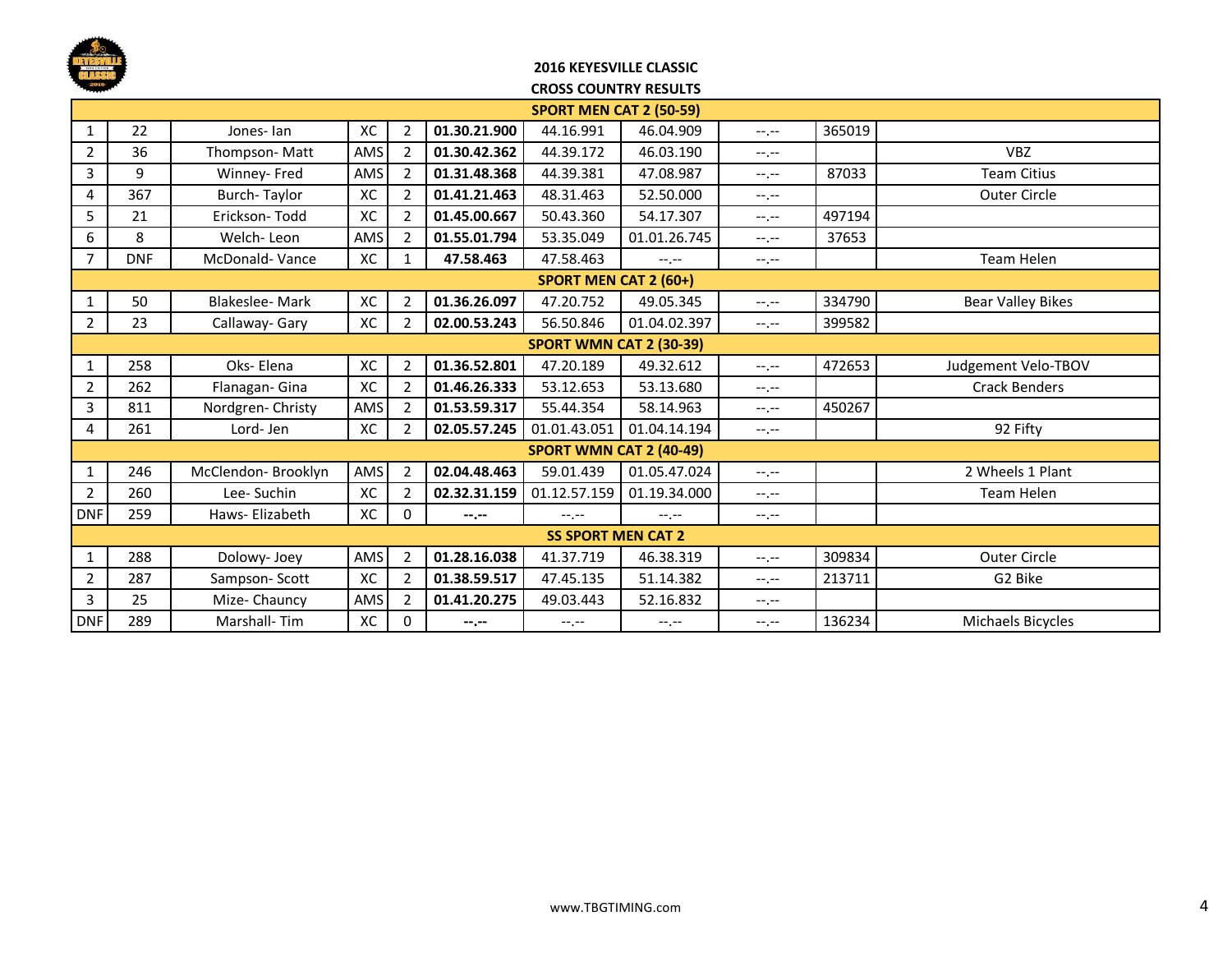

# **2016 KEYESVILLE CLASSIC**

|                | <b>XC Race 3</b> |                     |            |                |                     |                            |                  |                  |         |                                           |  |
|----------------|------------------|---------------------|------------|----------------|---------------------|----------------------------|------------------|------------------|---------|-------------------------------------------|--|
|                | Pos   Number     | <b>Rider</b>        | <b>CAT</b> |                | Laps   Elapsed Time | Lap 1                      | Lap <sub>2</sub> | Lap <sub>3</sub> | License | <b>Team/Club</b>                          |  |
|                |                  |                     |            |                |                     | <b>ELITE MEN CAT 1/PRO</b> |                  |                  |         |                                           |  |
| 1              | 358              | Pacheco-Jose        | AMS        | 3              | 01.40.07.232        | 32.01.783                  | 33.24.682        | 34.40.767        |         |                                           |  |
| $\overline{2}$ | 363              | Juarez-Tinker       | AMS        | $\overline{3}$ | 01.42.49.463        | 32.38.308                  | 34.40.026        | 35.31.129        |         |                                           |  |
| 3              | 343              | Bostrom-Eric        | AMS        | 3              | 01.43.15.562        | 32.51.763                  | 34.52.877        | 35.30.922        | 326206  | <b>Team Specialized Racing</b>            |  |
| 4              | 345              | Feldstein- Gareth   | AMS        | 3              | 01.43.49.207        | 33.45.224                  | 34.58.759        | 35.05.224        | 240935  | Cycle Sport - Specialized p-b Muscle Milk |  |
| 5              | 359              | Gordon-Brian        | AMS        | $\overline{3}$ | 01.43.58.855        | 33.45.427                  | 34.59.686        | 35.13.742        |         | TLD SRAM Baghouse                         |  |
| 6              | 344              | de Jong-Menso       | AMS        | 3              | 01.48.11.031        | 33.44.047                  | 34.59.693        | 39.27.291        | 243003  | TEAM CLIF BAR Cycling                     |  |
| $\overline{7}$ | 364              | Bostrom-Ben         | AMS        | 3              | 01.49.09.784        | 34.40.350                  | 36.58.791        | 37.30.643        |         | <b>SHO AIR Specialized</b>                |  |
| 8              | 351              | YAMADA-Tsukasa      | XC         | 3              | 01.50.00.485        | 34.52.888                  | 36.58.957        | 38.08.640        | 498528  | <b>TEAM SCOTTJAPAN</b>                    |  |
| 9              | 348              | Gritters- Brandon   | AMS        | $\overline{3}$ | 01.51.19.240        | 34.51.819                  | 37.39.936        | 38.47.485        | 207755  | <b>Breakaway from Cancer Masters</b>      |  |
| 10             | 347              | Nordgren-Kirk       | AMS        | 3              | 01.51.50.391        | 35.40.762                  | 37.50.760        | 38.18.869        | 251687  |                                           |  |
| 11             | 353              | Gonzales-Stuart     | AMS        | 3              | 01.52.22.234        | 35.54.176                  | 37.29.993        | 38.58.065        |         | <b>Bear Valley Bikes</b>                  |  |
| 12             | 376              | Rivera-David        | XC         | $\overline{3}$ | 01.53.37.533        | 36.01.529                  | 38.21.087        | 39.14.917        |         | <b>Cycle Sports Specialized</b>           |  |
| 13             | 346              | Jackson-Chris       | AMS        | $\overline{3}$ | 01.53.54.993        | 36.40.971                  | 38.04.669        | 39.09.353        | 301878  | Castex Racing                             |  |
| 14             | 356              | matsumoto- shun     | XC         | 3              | 01.55.13.387        | 35.35.332                  | 37.23.352        | 42.14.703        | 499623  |                                           |  |
| 15             | 354              | Hermon-Derek        | AMS        | 3              | 01.59.22.639        | 38.13.828                  | 39.55.768        | 41.13.043        | 15935   | <b>Bear Valley Bikes</b>                  |  |
| 16             | 357              | Jutovsky- Cody      | AMS        | 3              | 01.59.25.443        | 35.26.465                  | 40.34.447        | 43.24.531        |         |                                           |  |
| 17             | 377              | Vertican- Garnet    | XC         | 3              | 01.59.54.566        | 38.39.171                  | 40.49.157        | 40.26.238        |         | Monster Media                             |  |
| 18             | 311              | Donatoni-David      | AMS        | 3              | 02.00.09.209        | 38.11.492                  | 40.28.073        | 41.29.644        | 280074  |                                           |  |
| 19             | 373              | Noel-Mike           | XC         | 3              | 02.05.17.602        | 39.50.976                  | 42.08.772        | 43.17.854        |         | <b>VBZ Grapes</b>                         |  |
| 20             | 372              | Funk-Eric           | XC         | 3              | 02.06.34.815        | 41.06.686                  | 42.32.600        | 42.55.529        |         | Sierra Bicycle Werks                      |  |
| 21             | 375              | Meissner-John       | XC         | $\overline{3}$ | 02.08.31.522        | 40.01.668                  | 42.54.089        | 45.35.765        |         | <b>OCR</b>                                |  |
| 22             | 361              | Palmquist-Eric      | AMS        | 3              | 02.09.01.271        | 38.54.365                  | 48.15.106        | 41.51.800        |         | West Lake Cyclery                         |  |
| 23             | 370              | Silberger-David     | XC         | 3              | 02.09.34.131        | 40.00.273                  | 43.23.538        | 46.10.320        |         | <b>OCR</b>                                |  |
| 24             | 368              | Donatoni- Bud       | XC         | $\overline{3}$ | 02.13.36.743        | 39.10.202                  | 42.46.972        | 51.39.569        |         | XXX Triple Threat                         |  |
| 25             | 366              | Lord-Erick          | AMS        | $\overline{3}$ | 02.16.27.742        | 42.53.109                  | 45.15.837        | 48.18.796        |         | 92 Fifty                                  |  |
| <b>DNF</b>     | 378              | Vertican- Grifffith | XC         | $\overline{2}$ | 01.40.22.380        | 45.53.773                  | 54.28.607        | $-1, -1$         |         | Linked Rock n Road                        |  |
| <b>DNF</b>     | 374              | Root-Jeremiah       | XC         | $\mathbf{1}$   | 35.51.572           | 35.51.572                  | $-1, -1$         | $-1, -1$         |         | Sunnyside Bicycles                        |  |
| <b>DNF</b>     | 369              | Logan-Ben           | XC         | $\mathbf{1}$   | 37.58.579           | 37.58.579                  | $-1, -1$         | --.--            |         | Sierra Eastside Racing                    |  |
| <b>DNF</b>     | 365              | Peters-Marc         | AMS        | $\mathbf 0$    | $-2.00$             | $-1, -1$                   | $-1, -1$         | $-1$ , $-1$      |         |                                           |  |
| <b>DNS</b>     | 340              | Harvey- Craig       | AMS        | $\Omega$       | --.--               | $-1, -1$                   | $-1, -1$         | $-$ , $-$        | 181390  |                                           |  |
| <b>DNS</b>     | 342              | AndersonMoxley-Sam  | AMS        | 0              | --.--               | --.--                      | --.--            | --.--            | 416390  | Cycle Sport - Specialized p-b Muscle Milk |  |
| <b>DNS</b>     | 371              | Steers-Ryan         | XC         | $\pmb{0}$      | $-2.00$             | $-1, -1$                   | $-1, -1$         | $-1, -1$         |         | Pedalers Fork 10 Speed                    |  |